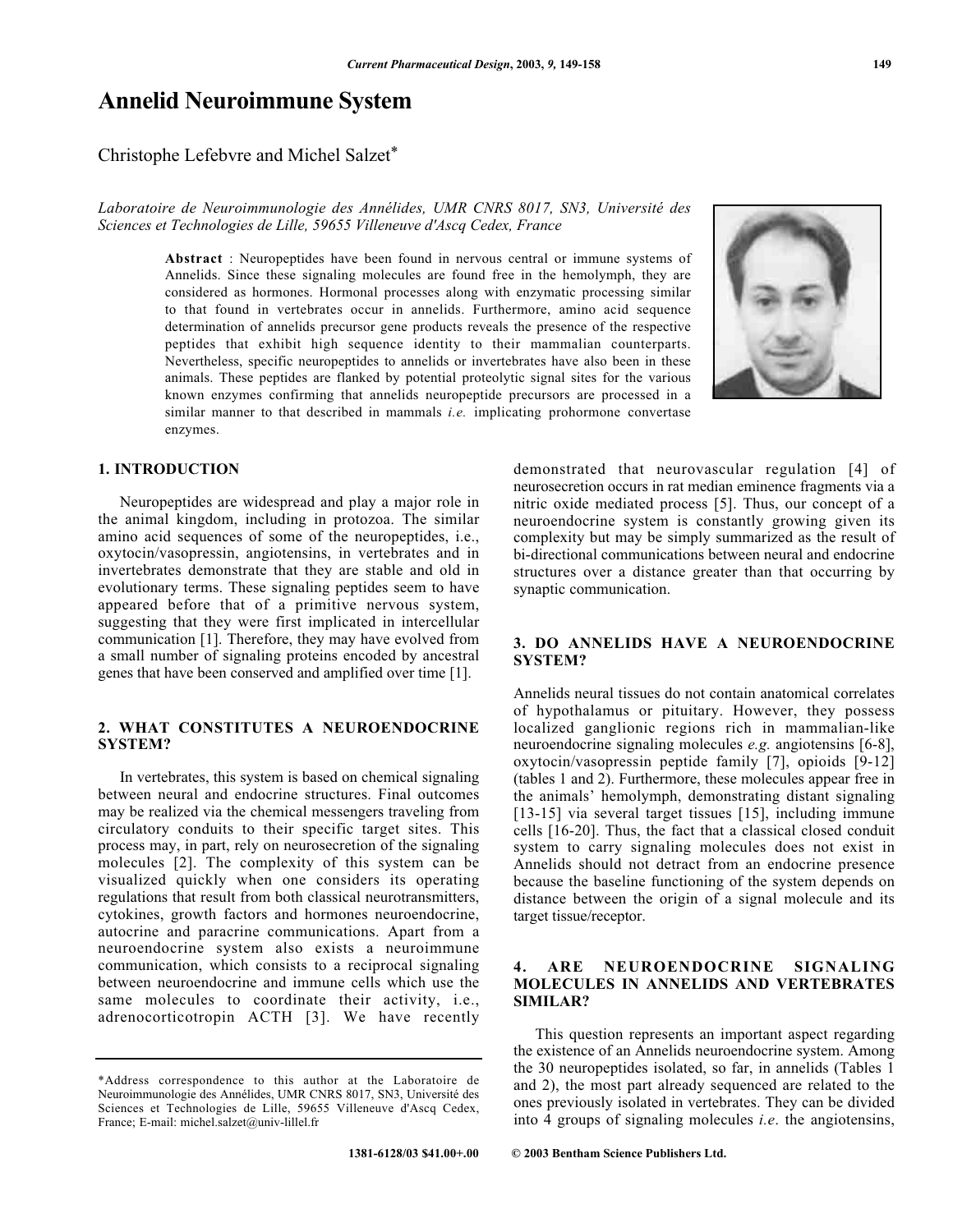#### **Table 1. Characterized Annelid Neuropeptides from Leeches**

| 23                                      | Sequence                                  | Name                                                 |
|-----------------------------------------|-------------------------------------------|------------------------------------------------------|
| Theromyzon tessulatum                   | SYVMEHFRWDKFGRKIKRRPIKVYPNGAEDESAEAFPLE   | ACTH-like                                            |
| Erpobdella octoculata<br>DRVYIHPFHLLXWG |                                           | Angiotensin I                                        |
| Hirudo medicinalis                      | <b>DRVYIHPF</b>                           |                                                      |
| Hirudo nipponia                         | <b>RVYIHPF</b>                            |                                                      |
| Whitmania pigra                         | <b>IPEPYVWD</b>                           | Angiotensin III<br>LORF (leech osmoregulator factor) |
|                                         | FMRF-amide                                | FMRF-amide                                           |
|                                         | FM(O)RF-amide                             | FMRF-amide sulfoxyde                                 |
|                                         | FLRF-amide                                | FLRF-amide                                           |
|                                         | <b>GDPFLRFamide</b>                       | GDPFLRF-amide                                        |
|                                         | PI.G                                      | $MIF-1$                                              |
|                                         | <b>YGGFL</b>                              | Leucine-enkephalin                                   |
|                                         | <b>YGGFM</b>                              | Méthionine-enkephalin                                |
|                                         | YGGFLRKYPK                                | $\alpha$ neoendorphin                                |
|                                         | YVMGHFRWDKFamide                          | MSH-like peptide                                     |
|                                         | GSGVSNGGTEMIQLSHIRERQRYWAQDNLRRRFLEKamide | Leech Egg Laying Hormone                             |
|                                         | DRVYIHPF-amide                            | Angiotensin II-amide                                 |
|                                         | CFIRNCPKG-amide                           | Lysine-conopressin                                   |
|                                         | FMRF-amide; FM(O)RF-amide                 | FMRF-amide                                           |
|                                         | GDPFLRF-amide                             | GDPFLRF-amide                                        |
|                                         | FLRF-amide                                | FLRF-amide                                           |
|                                         | IPEPYVWD; IPEPYVWD-amide                  | <b>LORF</b>                                          |
|                                         | FMRF-amide, FM(O) RF-amide                | FMRF-amide                                           |
|                                         | FLRF-amide                                | FLRF-amide                                           |
|                                         | AMGMLRM-amide                             | Myomoduline-like peptide                             |
|                                         | WRLRSDETVRGTRAKCEGEWAIHACLCLGGNamide      | Leech excitatory peptide                             |

the oxytocin/vasopressin, the myotropic peptides and the opioid families. With the exception to the myotropic peptides, which are more specific to the annelids, the other molecules families have also been identified in vertebrates in which they play crucial roles as neurohormones. These data further strengthen the existence of a neuroendocrine system in the annelids.

#### **4.1. Angiotensin-Like Peptides**

Biochemical identification of a "central" angiotensin II (AII)-like peptide in the leech *Erpobdella octoculata* was demonstrated and found to be amidated [6]. This constituted the first characterization of an angiotensin-like peptide in an invertebrate, demonstrating its conservation during the course of evolution. An identification of the proteins immunoreactive to anti-AII was found both in brain extracts and in *in vitro* translated brain RNA products [7]. The pro-AII precursor detected in the brain extracts possesses a *ca* 19 kDa molecular mass and is also a "multiple hormone precursor" as it is also recognized by two other antisera : a polyclonal γ-MSH and a specific monoclonal antibody directed against leech neurons, Tt159 [8]. Furthermore, we found in leeches a *ca.* 11-kDa peptide with a sequence of DRVYIHPFHLLXWG, which exhibits a 78.5% sequence identity to the N-terminus of the angiotensinogen and a 100% sequence identity to AI (Table 1) [21].

Biosynthesis study of leech AII revealed the existence of a renin- [22] and angiotensin-converting like [23-25] enzymes as well as the enzyme implicated in its catabolism [Fig. 1, 25]. The complete molecular cloning of leech ACE confirmed its homology with vertebrate ACE (unpublished data). Experiments conducted on the biological activity of the AIIamide established that this peptide is involved in the control of leech's hydric balance exerting a diuretic effect

(Table 3; [26]). Because AIIamide injections at different doses in *T. tessulatum* suggest the existence of two different types of receptors, one at high and the other one at low affinities towards AIIamide [6], we focused our interest on the identification of the leech AIIamide receptors. Binding experiments on *T. tessulatum* brain membranes with mono  $[I^{125}]$ AIIamide reveals 70% specific binding and a Ic<sub>50</sub> of 10 nM [20]. In addition, biochemical studies using commercial anti-AT1 receptor reveal the existence of a specific protein at a molecular weight of 140 kDa [20]. Finally, immunocytochemical studies performed at the level of the brain confrirmed the presence of labeling in neurons and glial cells to anti-AII, anti-leech renin, anti-leech ACE and anti-AT1 [8, 20]. Taken together these data strongly suggest the existence of a complete renin-angiotensin system in leeches.

Similarly, in the Polychaeta *Nereis diversicolor*, injections of polyclonal antisera against AII provoked a partial inhibition of the increase in body weight in animals exposed to hypo-osmotic medium. In a subsequent test, injections of synthetic AII-amide and, to a lesser extent AII [27] enhanced the increase in body weight and, therefore, strengthened the importance of these peptides in the neuroendocrine control of *Nereis* osmoregulation.

#### **4.2. Oxytocin/Vasopressin Peptides**

The peptides of the vasopressin/oxytocin family have been discovered throughout the animal kingdom. They are alike, sharing at least five of nine residues and a disulfidelinked ring structure, which puts severe constraints on conformational flexibility [28]. In vertebrates, gene duplication gave rise to two distinct families i.e. the vasopressin (VP) one and the oxytocin (OT) one [28]. The differential binding of VP and OT to their respective receptors is largely due to the amino acid residue in position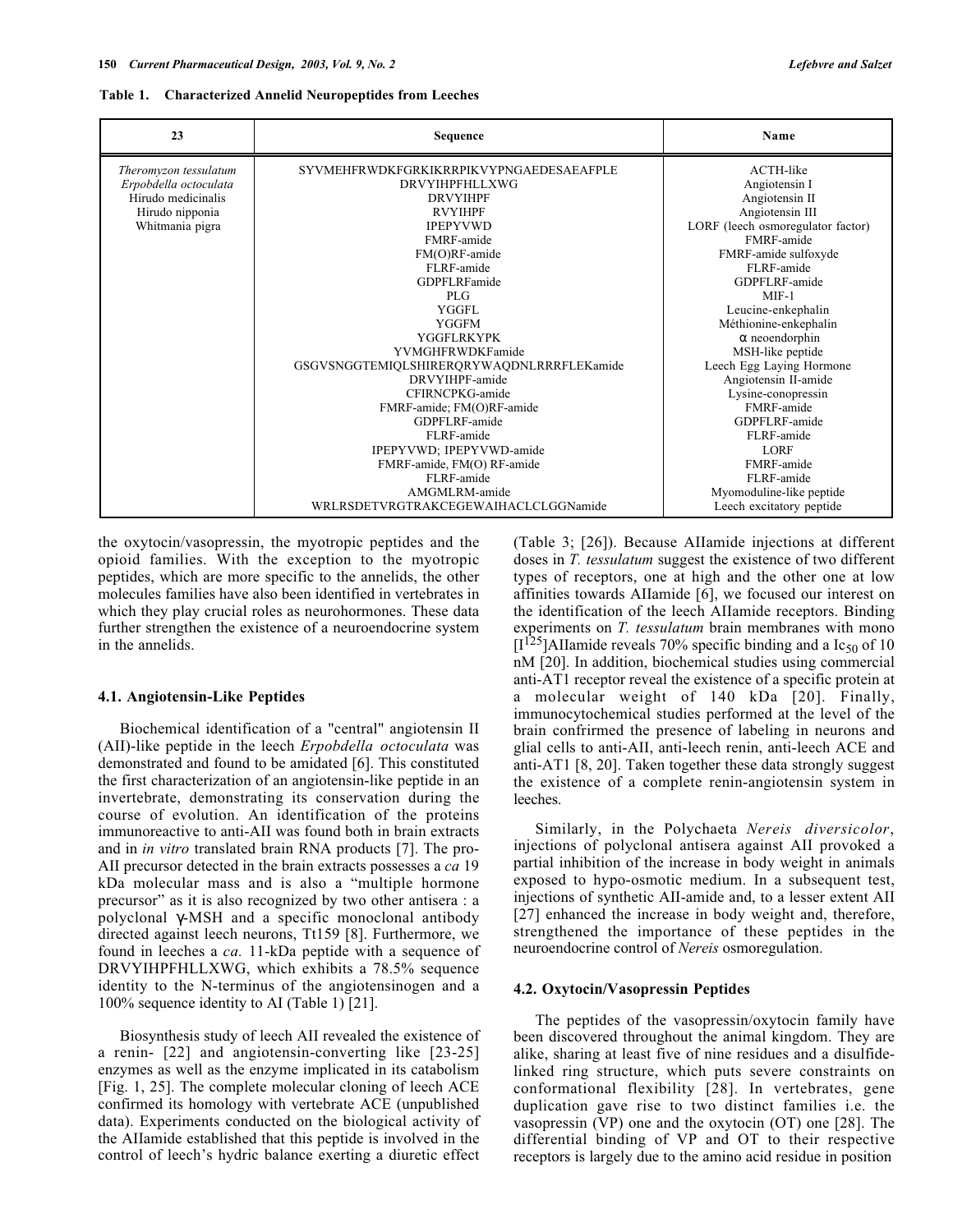

# **Fig. (1). Angiotensins catabolism**

Identities of the products formed by incubation of angiotensins with *T. tessulatum membranes.*

The numbered peptides correspond to the HPLC peaks and were identified by coelution with peptide markers in HPLC, antisera recognition and spectral scanning comparison. (1) : DRVYIHPF; (2) : HL; (3) : F; (4) : FHL; (5) : DRVYIHP; (6) : DRVY; (7) : IHP; (8) : VYIHP; (9) : IHPF; (10) : HPF; (11) : RVYIHPF; (12) : RVY; (13) RVYIHP; (14) : VYIHPF.

The enzymes acting on the angiotensins metabolism are the following: ACE : angiotensin-converting enzyme; AP : aminopeptidase; Asp-AP : aspartyl-aminopeptidase; Arg-Ap : arginyl-aminopeptidase; CP : carboxypeptidase; DPAP : dipeptidyl aminopeptidase; NAP : neutral aminopeptidase; NEP : neuropeptide-degrading endopeptidase.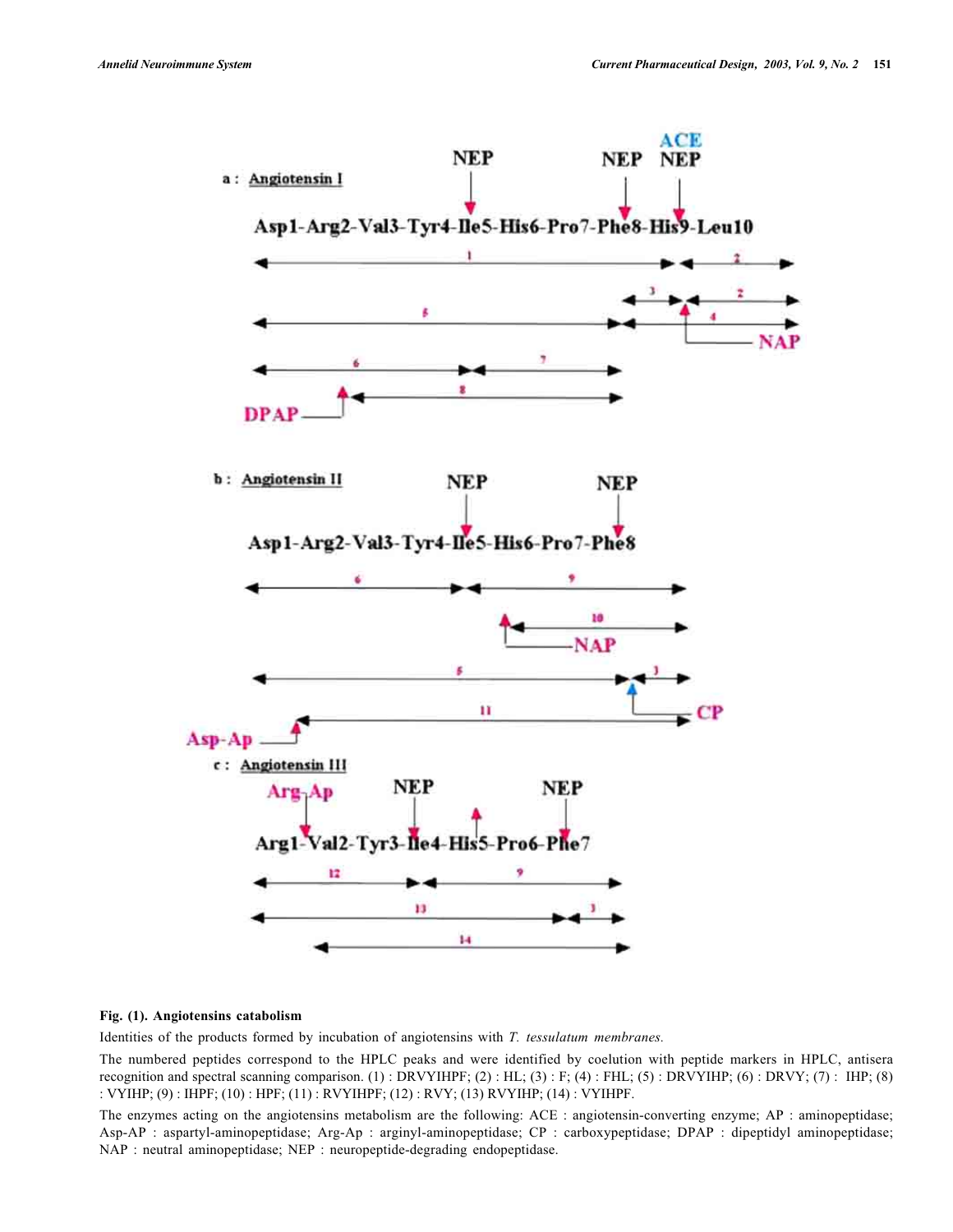8 *i.e*. a basic one in VP-related peptides and a neutral one in OT-related peptides. In the leech *Erpobdella octoculata*, a VP related peptide; the lysine-conopressin has been isolated [7]. Recently, we have cloned in the gut leech *T. tessulatum*, a novel OT-VP receptor (unpublished data). Oumit *et al*. [29] confirm existence in oligochaeta annelids of the OT-VP peptide by the purification of annetocin (Table 2), a peptide having 7 residues on 9 common with the leech lysineconopressin. This peptide, like in vertebrates, is associated to a neurophysine having 45.6% sequence identity to vertebrate neurophysin [30]. These data confirm the hypothesis of an ancestral common gene to both OT and vasopressin peptide families since 500 million years ago. Annetocin like lysine-conopressin acts, like in annelids, on osmoregulation *via* nephridia [29-31]. Lysine-conopressin inhibits the  $Na<sup>+</sup>$  amiloride dependent transitory current before to highly stimulate it on *Hirudo medicinalis* stomach or tegument preparation (Table 3). Moreover, lysineconopressin induces egg laying in earthworm like OT does in vertebrates [29, 30]. This confirms that through the course of evolution the OT/VP peptides family has conserved his function on both osmoregulation and reproduction

#### **4.3. RF-Amide Peptides**

In annelids, authentic FMRFamide is present in the polychaetes *Nereis virens* and *Nereis diversicolor* [31, 32]. In this last species, two other RFamide peptides (FM(O)RFamide and FTRFamide) have been isolated. Pharmacological data suggest that RFamide peptides are involved in the control of heartbeat and body wall tone in the polychaete *Sabellastarte magnifica* [33].

In the eathworm *Eisenia fetida*, FMRF-like peptides are co-localized with serotonin, suggesting a role as neuromodulators influencing serotoninergic neurons [34] In Lumbricus *terrestris*, FMRF-like peptides seem to be involved in both central integratory processes, neuromuscular regulation and sensory processes [34].

In Hirudinae, anti-FMRFamide immunoreactivity is found in cell bodies and neuronal processes of the central nervous system [35, 36]. In the segmental ganglia of the ventral nerve cord, this immunoreactivity is localized in heart excitatory (HE) motor neurons, heart accessory (HA) modulatory neurons and several motor neurons innervating the longitudinal and medio-dorso ventral muscles [35, 36]. Among the 21 segmental ganglia (SG1-SG21) of the ventral nerve cord of leeches, SG5 and SG6 that innervate the sexual organs are designated as sex SG. These sex ganglia contain, as compared to the non-sex ganglia [8], an additional population of neurons immunostained with anti-FMRFamide in *Hirudo medicinalis* [8]. Furthermore, two RFamide peptides (FMRFamide and FLRFamide) were identified in *Hirudo medicinalis* [37]. These peptides increases the strength and accelerates the rate of myogenic contractions as well as inducing myogenic contractions in quiescent hearts [35, 36]. Besides, these tetrapeptides we characterized an extended form of FLRFamide, the

**Table 2. Characterized Annelids Neuropeptides other than Leeches**

| <b>Species</b>                                                                   | Sequence                                                                                                                                                                                                                              | Name                                                                                                                                                         |
|----------------------------------------------------------------------------------|---------------------------------------------------------------------------------------------------------------------------------------------------------------------------------------------------------------------------------------|--------------------------------------------------------------------------------------------------------------------------------------------------------------|
| Perinereis Vancaurica<br>Nereis diversicolor<br>Nereis virens<br>Eisenia Foetida | AMGMLRMamide<br>WVGDVO<br><b>ATWLDT</b><br>WMVGDVO<br><b>FYEGDVPY</b><br>FMRF-amide, FM(O)RF-amide<br>FTRF-amide<br>FMRF-amide<br>FLRF-amide<br>CFVRNCPTGamide<br>APKCSGRWAIHSCGGNG<br>GKCAGQWAIHACAGGNG<br><b>RPKCAGRWAIHSCGGGNG</b> | Myomodulin-CARP<br>Esophagus regulation peptides<br>FMRF-amide<br>FTFR-amide<br>FMRF-amide<br>FLRF-amide<br>Annetocin<br>GGNG1<br>GGNG <sub>2</sub><br>GGNG3 |

| Table 3. Percental Changes of $I_{SC}$ and $I_{amil}$ caused by Serosal Application of the Leech Peptides Conopressin, Oxytocin-like |
|--------------------------------------------------------------------------------------------------------------------------------------|
| Peptide and Angiotensin-Amide (5 $\mu$ M) and two forms of Vertebrate Vasopressin (20 mU/ml)                                         |

|                    | Percental changes            |                                   |  |
|--------------------|------------------------------|-----------------------------------|--|
| Peptide            | $I_{SC}$                     | Amiloride-sensitive $Na+$ current |  |
| Lysine-Conopressin | $-27.8 \pm 7.6$ <sup>*</sup> | $-26.8 \pm 9.6$ <sup>*</sup>      |  |
| LORF               | $-18.2 \pm 0.9$ <sup>*</sup> | $-28.2 \pm 2.7$ <sup>*</sup>      |  |
| Angiotensin-amide  | $-28.6 \pm 5.8$ <sup>*</sup> | $-44.8 \pm 11.5$ <sup>*</sup>     |  |
| 8-Arg-vasopressin  | $+24.0 \pm 9.6$ <sup>*</sup> | $-44.7 \pm 10.4$ <sup>*</sup>     |  |
| 8-Lys-vasopressin  | $-31.1 \pm 7.6$ <sup>*</sup> | $-49.5 \pm 10.1$ <sup>*</sup>     |  |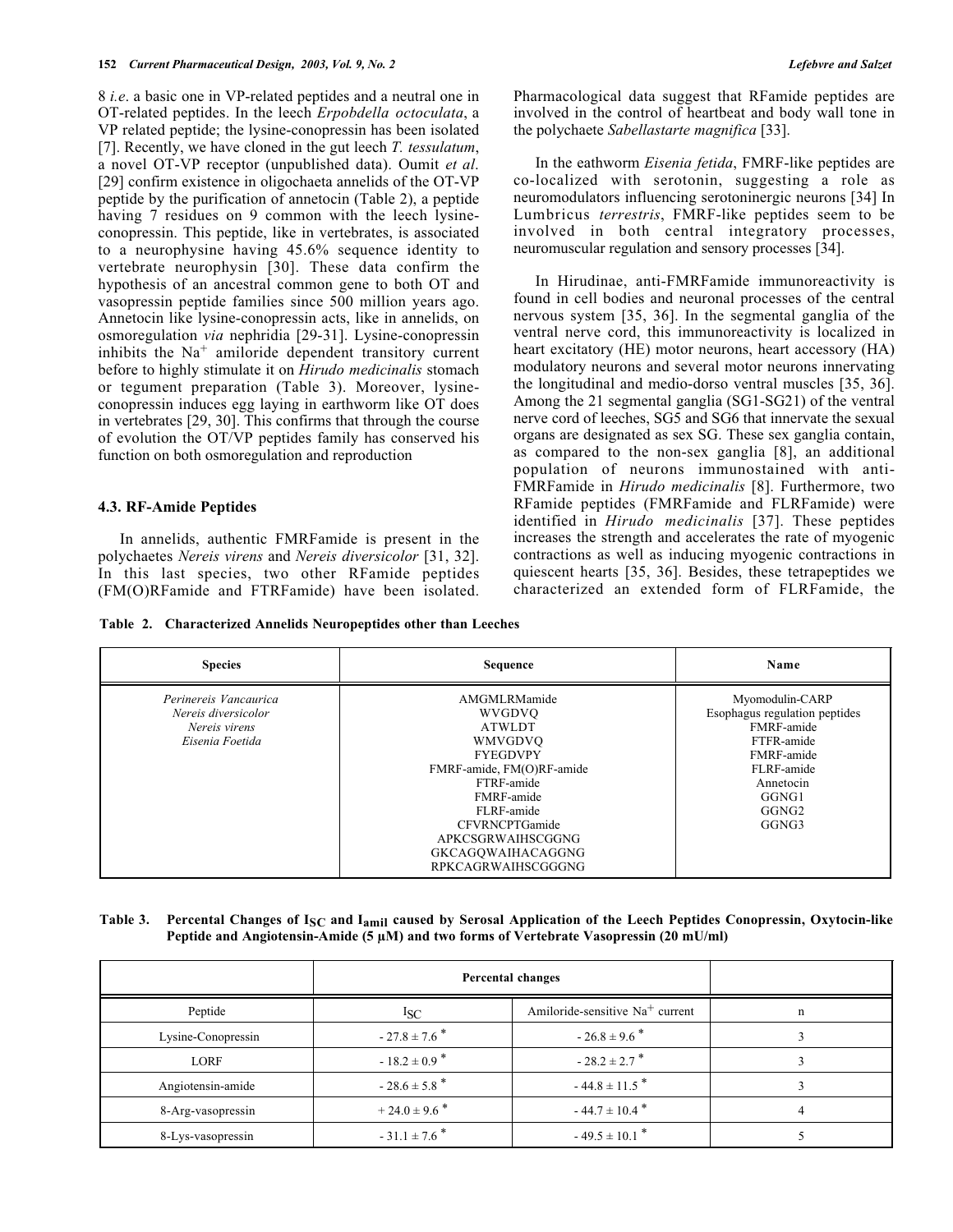GDPFLRFamide from sex ganglia extracts of *E. octoculata* [9]. In *T. tessulatum* presence of RFamide peptides in neurosecretory granules in fibers of the neurohaemal area suggests that at least one of the characterized peptides is secreted into the dorsal vessel. The brain could exert a neuroendocrine control of certain functions via RFamide peptides. Taking into account a previous study showing a loss of weight of *T tessulatum* after a GDPFLRFamide injection and an increase of weight after a FMRFamide injection [37], we surmise that GDPFLRFamide may act as a diuretic hormone and FMRFamide as an anti-diuretic hormone. Electrophysiological experiments confirmed our speculation [Table 3, 9]. The anti-diuretic effect of FMRFamide seemed not due to a direct action on the caecal epithelium. Nevertheless, the control of the hydric balance might be also exerted directly on the nephridia. Indeed, Zerbst-Boroffka *et al*. [38] demonstrated that the nephridial nerve cells, which innervate the nephridia and contact the urine forming cells, contain RFamide peptide(s) in *H .medicinalis*. Furthermore, Wenning and Calabrese [39] showed that FMRFamide leads the hyperpolarization and decreases the rate of firing of the nephridial nerve cells, suggesting autoregulation of peptide release.

# **4.4. Opioids**

Leech proenkephalin (Fig. 2) demonstrates considerable amino acid sequence similarity with amphibian proenkephalin (26.2 %) and it contains Met- and Leuenkephalins in a ratio of 1/2. It also possesses Metenkephalin-Arg-Gly-Leu and Met-enkephalin-Arg-Phe that are flanked by dibasic amino acid residues, which are targets for proteolytic enzymes such like prohormone convertases present in leeches (unpublished data). Specific receptors for these peptides have been characterized in invertebrates, both in neural and in immune systems and these have been reviewed extensively elsewhere [14, 40]. These studies also demonstrate that these receptors have been particularly well conserved during evolution. In the case of the prodynorphin, alpha-Neo-endorphin, exhibiting 100% sequence identity with the mammalian material, was firstly purified from *T. tessulatum* central nervous system (CNS) and suckers [41], suggesting the presence of a larger precursor polypeptide similar to pro-Dyn of vertebrates. Subsequent characterization of the entire pro-dynorphin opioid precursor revealed that it exhibits a 28.8% sequence identity to rat, and 22% to the human and pig [40]. Although the  $\alpha$  Neo endorphin is identical to the one found in vertebrates, the dynorphins are slightly shorter. A POMC-like molecule has also been demonstrated in leeches [15]. Of the six peptides, three showed high sequence similarity to their vertebrate counterparts, namely, met-enkephalin, α-MSH and ACTH (100, 84.6 and 70% respectively) whereas γ-MSH, βendorphin and γ-LPH exhibited only 45, 20 and 10% sequence identity. No dibasic amino acid residues were found at the C-terminus of the γ- and β-MSH peptides suggesting that they are not produced in the leech or that



#### **Fig. (2).Opioid precursors structure of the leech** *Theromyzon tessulatum*

The Proenkephalin generates after its processing opioid peptides like leucine-enkephalin (Leu Enk), methionine-enkephalin (Met Enk) and other active molecules like methionine enkephalin Arginine Glycine Leucine (Enk-MRGL) and the methionine enkephalin Arginine Phenylalanine (Enk-MRF). POMC maturation also releases opioids like Met Enk and the endorphin (-end). The structure comparison of the two species shows differences in the precursor structures. By contrast, the yielding active peptides are similar. Methionine enkephalin (Met-Enk); Leucine enkephalin (Leu-Enk); Methionine enkephalin Arginine Glycine Leucine (Enk-MRGL); Methionine enkephalin Arginine Phenylalanine (Enk-MRF); Melanocyte Stimulating Hormone (MSH); Adrenocorticotropic Hormone (ACTH); Corticotropin Like Intermediate Lobe Peptide (CLIP); Lipotropin Hormone (LPH) and -endorphine (-end.). The size of the precursor is expressed in amino acid residues.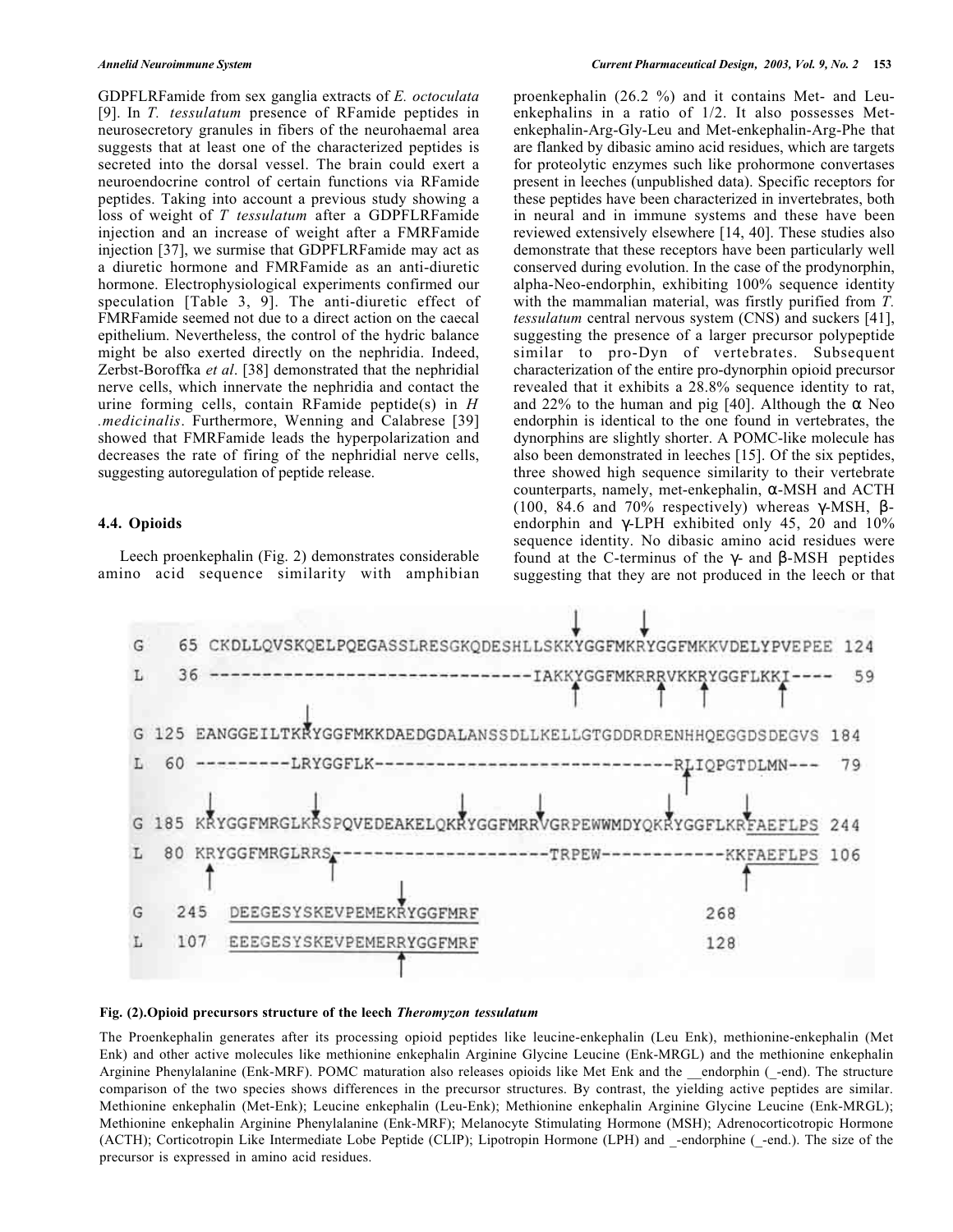they could be synthesized via an alternate biosynthetic pathway. In contrast, the leech  $\alpha$ -MSH was flanked at its Cterminus by the Gly-Arg-Lys amidation signal.

Taken together, the results from leeches now demonstrate, those opioid precursors and many of the derived bioactive peptides, *i.e*., α-MSH and ACTH, important in mammalian neuroendocrine signaling are present in invertebrates. This adds to the growing body of evidence that a neuroendocrine apparatus is also present in simple animals.

# **5. ARE SOME NEUROENDOCRINE SIGNALING MOLECULES SPECIFIC TO ANNELIDS?**

The history of neurobiology demonstrates the significance of the invertebrate nervous system as a valuable model. The giant axon of the squid and crayfish neuromuscular junction stands out in this regard. This field of scientific endeavor also stands out for its demonstration of the conservation of signaling molecules and their functions during evolution. Probably the first peptide found in invertebrates that later was also found in mammals is the *Hydra* head activator peptide [42]. In *Hydra* this peptide modulates morphogenesis, cellular growth and differentiation. In mammals, this peptide sequence proved to be unique in that it differed from that of any known peptide. Furthermore, the investigators surmise that this peptide may have the same functions in mammals. We propose here to extend this several families specifically found in annelids and not net found in mammals.

#### **5.1. Rxamides Peptides**

Several related Rxamides have been found in annelids. A myomodulin-like peptide, GMGALRLamide, has been purified and sequenced from the medicinal leech nerve cords [43]. Myomodulin-like immunoreactivity has recently been found to be present in a set of leech neurons, including Leydig neurons [43]. The glial responses to Leydig neuron stimulation persisted in a high-divalent cation saline, when polysynaptic pathway are suppressed, indicating that the effects on the glial cell were direct. The glial responses to myomodulin A application persisted in high-Mg2+/low-Ca2+ saline, when chemical synaptic transmission is suppressed, indicating a direct effect of myomodulin A on the glial membrane. The glial hyperpolarization evoked by myomodulin A was dose dependent ( $EC50 = 50$  nM) and accompanied by a membrane conductance increase of approximately 25%. Ion substitution experiments indicated that myomodulin A triggered a Ca2+-independent  $K^+$ conductance [43]. Moreover, synthetic leech myomodulinlike peptide showed identical neuronal modulation effect on the giant leech Retzius cell compare to that by the synthetic Aplysia myomodulin A PMGMLRLamide [44, 45]. This neural and muscular modulation has been shown to be important for shaping and modifying behavior. Experiments focused on the Retzius cell (R) revealed that the myomodulin-like peptide increased the excitability of the R cell such that the cell fires more action potentials with a shorter latency to the first action potential. This effect is mediated by the activation of a Na+-mediated inward current near the cell resting membrane potential [44, 45].



Proenkephalin

↑: Putative cleavage site

**Fig. (3).** Leech and guinea pig Proenkephalins sequence comparison

G : Guinea Pig; L: Leech.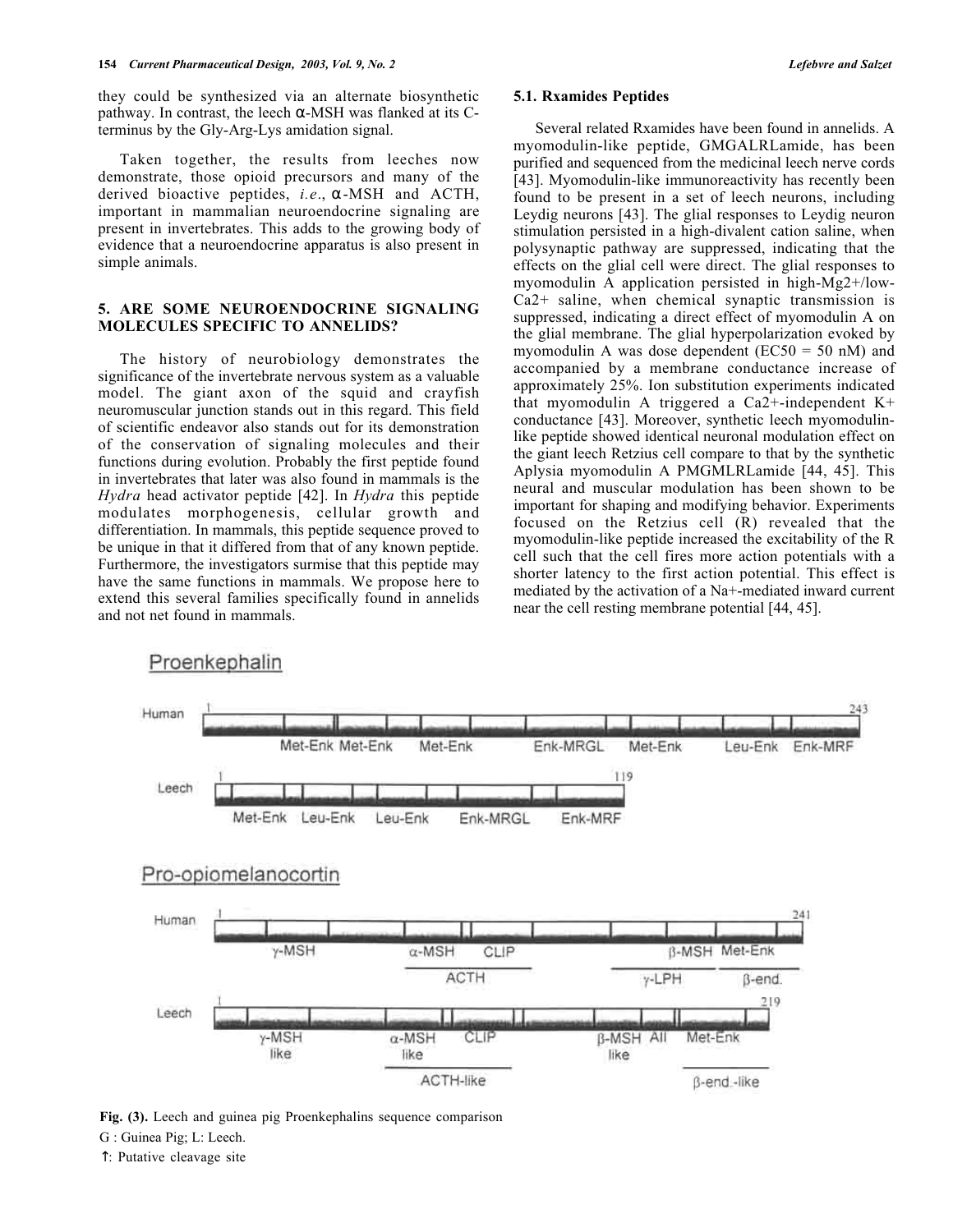In polychaete annelids a heptapeptide, AMGMLRMamide, termed Pev-myomodulin, was isolated from *Perinereis vancaurica* using the esophagus of the animal as the bioassay system [46]. The sequence of the annelid peptide is highly homologous with those of the myomodulin-CARP-family peptides found in molluscs. The annelid peptide is regarded as a member of the myomodulin-CARP family, though all the molluscan peptides have a Leu-NH2 at their C-termini. The annelid peptide showed a potent contractile action on the esophagus of the annelid. The peptide may be an excitatory neuromediator involved in the regulation of the esophagus. Among various myomodulin-CARP-family peptides and their analogues, the annelid peptide showed the most potent contractile action on the esophagus [46]. Replacement of the C-terminal Met-NH2 of the annelid peptide with a Leu-NH2 decreased its contractile potency, while replacement of the C-terminal Leu-NH2 of myomodulin and CARP with a Met-NH2 increased their potency. The C-terminal Met-NH2 of the annelid peptide seems to be important, but not essential, for exhibiting its contractile activity on the esophagus [46].

#### **5.2. Leech Osmoregulator Factor**

In early reports we found that LORF (IPEPYVWD) is a peptidergic-signaling molecule involved in osmoregulation [47]. Furthermore, electrophysiological experiments conducted in the leech *H. medicinalis* revealed an inhibition of the efficacy of  $Na<sup>+</sup>$  conductance in leech skin [Table 3; 11, 31]. Immunocytochemical studies with an antiserum against synthetic LORF found a great amount of positive immunoreactive neurons in all ganglia. This material was present in a single type of electron-dense secretory granules of a size of 80-100 nm [32]. However, we recently showed its presence in rat tissues, including discrete brain areas [10], which demonstrate that this peptide, originally isolated from the leech, is also present in mammals. Furthermore, in both the leech central nervous system (CNS) and the rat brain, e.g., hypothalamus, LORF is coupled to nitric oxide (NO) release [10]. It is also capable of stimulating NO release from human saphenous vein fragments [10]. These results showed that LORF is not specific to annelids but they also demonstrated that Leech represents a suitable model to isolate novel peptides also conserved in vertebrates.

#### **5.3. Leech Egg-Laying Hormone**

In leeches, egg laying may be under the control of a leech egg laying hormone (L-ELH) [8]. In *Eisenia fetida*, although that the OT-VP related peptide, annetocin, is known to potentiate the pulsatory contractions in bladder-shaking movement of the nephridia, indicating an involved of osmoregulation though nephridial function, this peptide is also implicated in egg laying behaviors [48]. In fact, annetocin, induced a series of egg-laying-related behaviors in the earthworms. These stereotyped behaviors consisted of well-defined rotatory movements, characteristic body-shape changes, and mucous secretion from the clitellum. Each of these behaviors is known to be associated with formation of the cocoon in which eggs are deposited. In fact, some of the earthworms injected with annetocin ( $> 5$  nmol) laid eggs.

Such egg-laying-related behaviors except for oviposition were also induced by oxytocin, but not by Arg-vasopressin. Furthermore, annetocin also induced these egg-laying-like behaviors in the leech *Whitmania pingra*, but not in the polychaete *Perinereis vancaurica*. These results suggest that annetocin plays some key role in triggering stereotyped egglaying behaviors in terrestrial or fresh-water annelids that have the clitella [48].

# **5.4. GGNG Peptides**

The most specific peptides presently isolated in annelids are the ones related to the GGNG, excitatory peptides (Fig. 4). In leeches, these peptides elicit muscular contractions of isolated preparation of penis and intestine, suggesting that they may play a role in reproduction behavior like the PLGWamide in mollusks [49]. In earthworm, they elicit gut and esophagus muscular contractions. No peptides homologous to GGNG peptides have been isolated so far in any living organisms.

# **6. ARE NEUROPEPTIDE PROCESSING ENZYMES PRESENT IN INVERTEBRATES?**

The biologically active neuropeptides are produced via the proteolytic processing of precursor molecules. This posttranslational step involves many types of enzymes that have been identified both in vertebrates and in invertebrates. Between these enzymes, neutral endopeptidase (NEP) [19, 50, 51], ACE [23-25], renin [22], aminopeptidases [52], and serine proteases belonging to the subtilisin family [45] play an important role in neuropeptide precursors processing.

Leech brain and immune tissues also contain RAS involving renin and ACE enzymes in angiotensins biosynthesis and ACE, NEP and aminopeptidase in the catabolism of the angiotensins [25]. Leech renin has been detected in immune cells with other aspartyl proteases that would be involved in ACTH (1-39) cleavage to ACTH (1- 24) [20]. Interestingly, differential processing was revealed by opiate stimulation of ACTH processing by triggering ACE and NEP actions [4, 19, 40, 53]. As in invertebrates, it is important to note that RAS, *i.e*., renin gene, has been detected in mammalian macrophage/monocyte cells [53] as was ACE [54] and AII [55]. In man, AII may be implicated in the recruitment of monocytes into the blood vessel wall through the activation of NFκb and the induction of the monocyte chemoattractant protein-1 [54]. Angiotensin II also increases monocyte binding to endothelial cells [55]. The ACE gene is expressed in macrophage-like U937 histiocytic lymphoma cells [53, 56]. In contrast, in leeches, AII has, in preliminary experiments, no immunocyte chemotaxis effect. It also exerts an inhibitory effect *via* nitric oxide release during an inflammatory response [20]. Immunocytochemical studies performed at the level of the immunocytes revealed a co-localization with AT1-like, AII, renin-like and ACE-like enzymes in leech immunocytes [20]. These data were confirmed with binding experiments on immunocytes with 125I-saralazine. Thus, these data suggest an inhibitory effect of the RAS on the invertebrate immune response. This is opposite to what was recently found in man; nevertheless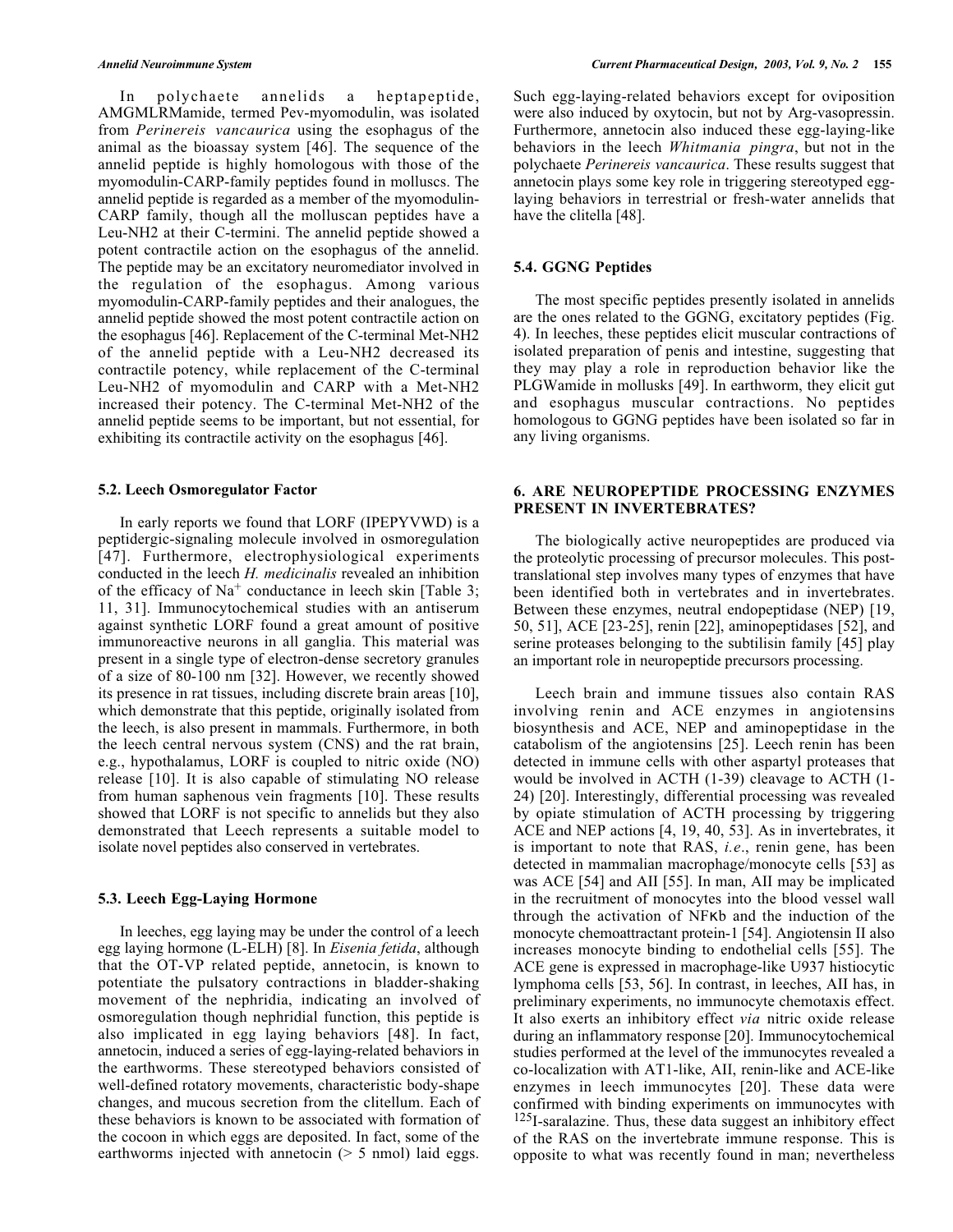

**Fig. (4).** Annelids Excitatory peptide Precursor sequences

```
: Cleavage sites; : Putative cleavage site
```
this shown that RAS is an ancient evolutionary conserved hormonal system.

Among the enzymes involved in neuropeptide precursors processing, the serine proteases belonging to the subtilisin/kexin family and known as the proprotein convertases (PCs) are playing, at least in mammals, a crucial role. In mammals, this family includes, so far, seven members (PC1, PC2, furin, PC4, PACE4, PC5 and PC7) which are differentially involved in the processing, generally at dingle or dibasic residues, of a large number of protein precursors including neuropeptides, growth factors, receptors, enzymes and viral envelope glycoproteins. Between these enzymes, only PC1 and PC2, which are abundantly expressed in neurons and endocrine cells, play an important role in the neuropeptide precursors processing. Although these latter enzymes have been cloned in numerous species including mammals, amphibians, molluscans, insects and nematods, they have not yet been characterized in annelids [50]. Preliminary results obtained in our laboratory (vieau *et al*., unpublished results) indicate that leech PC1 and PC2 are synthesized in leech brain. Future experiments will be necessary to evaluate the exact role(s) of these different enzymes i.e ACE, NEP and PCs into the generation of biologically active neuropeptides. Moreover, specific natural antagonists of these enzymes have also been discovered in annelids *e.g.* LORF for ACE [ 57].

# **7. ARE NATURALLY OCCURRING ENZYME INHIBITORS IMPORTANT IN THESE PROCESSES?**

Leeches produce a variety of serine protease inhibitors [58]. These enzymes are involved in either preventing coagulation during blood feeding or as inhibitors of leukocytes enzymes. We have isolated in *T.tessulatum* both types of inhibitors [58]. Further, these enzymes are also involved in immune response modulation, by inhibiting inflammation through serine proteases inhibition. Moreover, some of these inhibitors can also act on some PCs such like furin, which has also been discovered in most of all

invertebrates' phyla. We also discovered an endogenous ACE inhibitor, the LORF and hemoglobin-derived peptides, the hemorphins [56].

Clearly, again, the significance of these actions becomes quite clear. Opioid neuropeptides are important for "awakening" the immune and neuroendocrine systems [40]. However, they are, for the most part, "trapped" in their respective precursors. Immunocyte activation initiates this precursor processing [40]. Besides the arguments made in the Stefano and Salzet [40] report, new evidence come from the vast numbers of serine protease inhibitors found in this external parasite. We surmise, in taking its lengthy blood meal, the leech injects these enzyme inhibitors into the host to prevent immune neuropeptide processing. Thus, eliminating the "early" alert system, simultaneously also preventing a general neuroendocrine stress response [40]. This hypothesis also takes into account the ability of this strategy to down regulate the host endothelial surface since it too responds to these common signaling molecules [4, 59, 60].

Recently, man has used this strategy with aprotinin, a serine protease inhibitor. Using this compound diminishes the diffuse inflammatory response associated with surgery [2, 61-63], indirectly demonstrating the significance of processing enzymes. In patients ready to undergo major heart surgery, we found that just before surgery, plasma ACTH levels dropped below the level of detection [64], indicating the activation or inhibition of the processing enzymes [53]. In this regard, it is widely known that various immune and neural-type signaling molecules can up-regulate enzymes such as NEP [51, 60, 65]. Taken together, it is imperative that more studies emerge to examine the critical significance of peptide processing in various processes.

#### **8. CONCLUSION**

In conclusion, given the wealth of information now emerging on these mammalian-like neuroendocrine processes found in invertebrates, it would appear that this system, in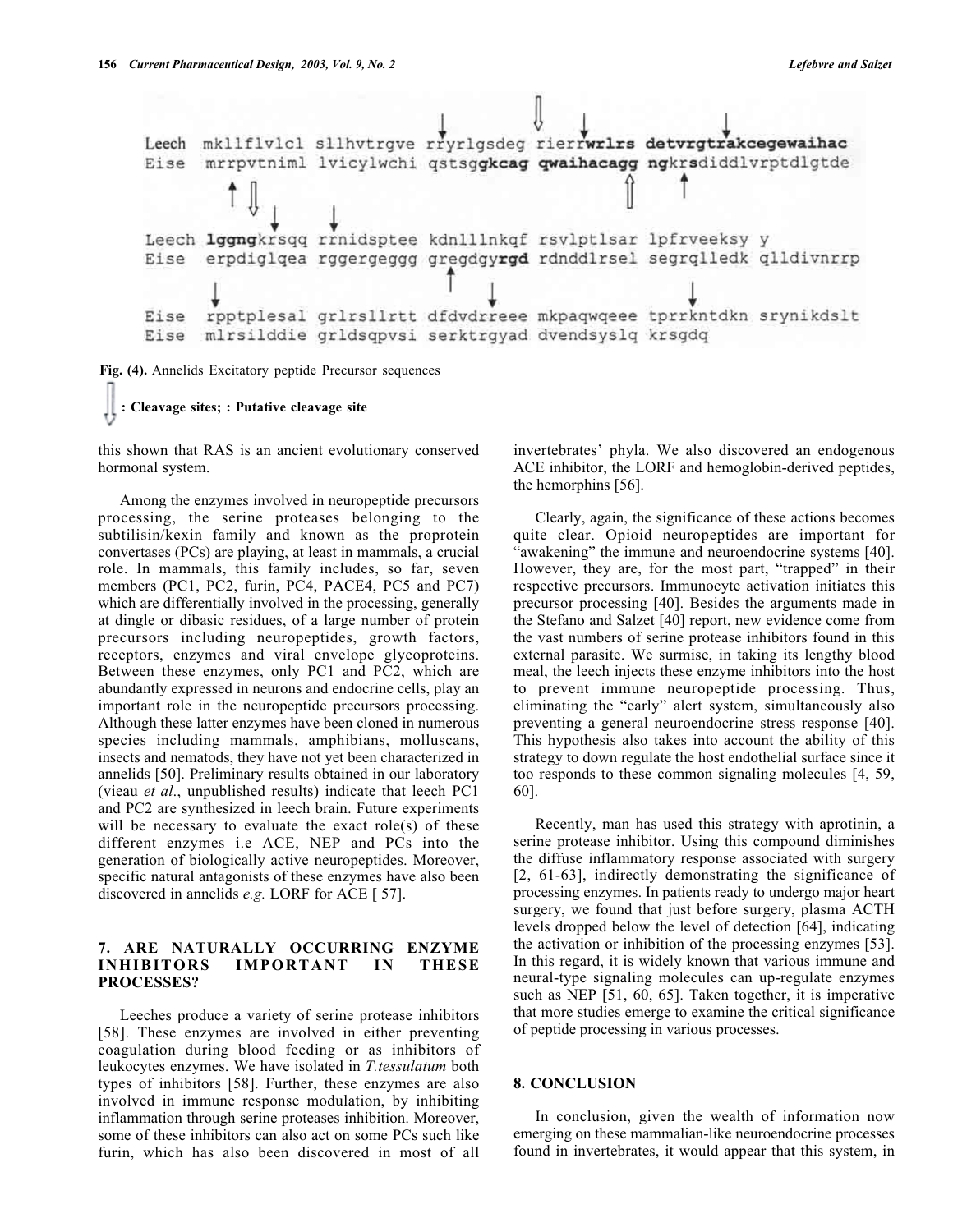all probability, originated in "simple" animals. Therefore, aside from its historical origin, it may be more appropriate to speak of the mammalian neuroendocrine system as Annelid-like.

#### **ACKNOWLEDGEMENTS**

This work was in part supported by the Centre National de Recherche Scientifique and the MNERT.

#### **REFERENCE**

- [1] Stefano, G.B. Comp. Opioid and Related Neuropeptides Mechanisms. G.B. Stefano (Ed), **1986**, CRC Press, Boca Raton, Florida, 271.
- [2] Chopin, V.; Matias, I; Stefano, G.B.; Salzet, M. *Eur. J. Biochem*., **1998**, *254*, 565-570.
- [3] Smith, E.M. **1994** , Neuropeptides and immunoregulation, B. Scharrer, E.M. Smith and G.B. Stefano(Eds), Spinger-Verlag, Berlin, 28.
- [4] Stefano, G.B. *Arch Immunol. Ther. Exp*., **1999**, *47*, 99- 106.
- [5] Prevot, V.; Rialas, C.M.; Croix, D.; Salzet, M.; Dupouy, J.P.; Poulain, P.; Beauvillain, J.C.; Stefano, G.B. *Brain Res*., **1998,** *790*:236-44.
- [6] Salzet, M.; Bulet, P.; Wattez, C.; Verger-Bocquet, M.; Malecha, J. *J. Biol. Chem.,* **1995**, *270***,** 1575-1582.
- [7] Salzet, M.; Bulet, P.; Van Dosselaer, A.; Malecha, J. *Eur. J. Biochem*., **1993**, *217*, 897-903.
- [8] Salzet, M. *Can J. Zool.,* **2001**, *79*, 175-191.
- [9] Salzet, M.; Bulet, P.; Wattez, C.; Malecha, J. *Eur. J. Biochem.,* **1994**, *221* **,** 269-275.
- [10] Salzet, M.; Salzet, B.; Sautiere, P.; Lesage, L.; Beauvillain, J.C.; Bilfinger, T.V.; Rialas, C.; Bjenning, C.; Stefano. G.B. *Mol. Brain Res.,* **1998**, *55*, 173-179.
- [11] Salzet, M.; Bulet, P.; Weber, W.-M.; Clauss, W.; Verger-Bocquet, M.; Malecha, J. *J. Biol. Chem*., **1996**, *271*, 7237- 7243.
- [12] Salzet, M.; Verger-Bocquet ; M., Bulet, P.; Beauvillain, J.C.; Malecha, J. *J. Biol. Chem*., **1996**, *271*, 13191-13196.
- [13] Macagno, E.R.; Peinado, A.; Stewart, R.R. *Proc. Natl*. *Acad.,* 1986, *83*, 2746-2750.
- [14] Salzet, M.; Stefano, G.B. *Brain Res*., **1997**, *768*, 232-238.
- [15] Salzet, M.; Salzet, B.; Cocquerelle, C.; Verger-Bocquet, M.; Pryor, S.; Laurent, V.; Stefano, G.B. *J. Immunol*., **1997**, *159*, 5400-5411.
- [16] Genedani, S.; Bernardi, M.; Ottaviani, E.; Franceschi, C.; Leung, M.K.; Stefano, G.B. *Peptides*, **1993**, *15*, 203-206.
- [17] Laurent, V.; Salzet, M. *Reg Peptides*, **1996**, *65*, 123-131.
- [18] Smith, E.M.; Hughes, T.K.; Hashemi, F.; Stefano, G.B. *Proc. Natl. Acad. Sci. USA*, **1992**, *89*, 782-785.
- [19] Stefano, G.B.; Smith, E.; Scharrer, B. *J. Neuroimmunol.,* **1991**, *31*, 97-103.
- [20] Salzet, M.; Verger-Bocquet, M. *Mol Brain Res*., **2001**, *94*, 137-47.
- [21] Laurent, V.; Salzet, M. *Peptides*, **1995**, *8*, 1351-1358.
- [22] Salzet, M.; Stefano, G.B. *Mol. Cell. Endocrinol*., **1997**, *131*, 1-8.
- [23] Laurent, V.; Stefano, G.B.; Salzet, M. *Ann. N. Y. Acad. Sci.*, **1998**, *839*, 500-502.
- [24] Krajniak, K.G.; Greenberg, M.J. *Comp. Biochem. Physiol. C*, **1992**, *101(1)*, 93-100.
- [25] Laurent, V.; Salzet, M. *FEBS Lett.*, **1996**, *384*, 123-127.
- [26] Salzet , M.; Verget-Bocquet, M.; Wattez, C.; Malecha, J. *Comp. Biochem. Physiol.,* **1992**, *101A*, 83-90.
- [27] Fewou, J.; Dhainaut-Courtois, N. *Biol. Cell*, **1995**, *85*, 21- 33.
- [28] Acher, R.; Chauvet, J.; Chauvet, M.T.; Hurpet, D. Evolution of neurohypophysial hormones and their precursors. In Current trends in comparative endocrinology, **1985**, Hong Kong.
- [29] Oumi, T.; Ukena, K.; Matsushima, O.; Ikeda, T.; Fujita, T.; Minakata, H.; Nomoto, K. *Biophys. Res. Commun*., **1994**, *198*, 393-396.
- [30] Satake, H.; Takuwa, K.; Minakata, H.; Matsushima O. Evidence for conservation of the vasopressin/oxytocin superfamily in Annelida. *J. Biol. Chem*., **1999**, *274*: 5605-5611.
- [31] Milde, H.; Weber, W.M.; Salzet, M.; Clauss, W. Regulation of  $Na(+)$  transport across leech skin by peptide hormones and neurotransmitters. *J. Exp. Biol*., **2001**, *204*, 1509-1517.
- [32] Baratte, B.; Gras-Masse, H.; Ricart, G.; Bulet, P.; Dhainaut-Courtois, N. *Eur. J. Biochem*., **1991**, *198*, 627- 633.
- [33] Diaz-Miranda, L.; Escalona de Motta, G.; Garcia-Arraras, J.E. *Amer. Zool.,* **1989**, *29*, 51-59.
- [34] Lubics, A.; Reglodi, D.; Slezak, S.; Szelier, M.; Lengvari, I. *Eisenia fetida*. *Acta Histochem.,* **1997**, *99***,** 459-467.
- [35] Kuhlman, J.R.; Li, C.; Calabrese, R.L. *J. Neurosci.,* **1985**, *5*, 2301-2309.
- [36] Kuhlman, J.R.; Li, C.; Calabrese, R.L. *J. Neurosci*., **1985**, *5*, 2310-2317.
- [37] Evans, B.D.; Pohl, J.; Kartsonis, N.A.; Calabrese, R.L. *Peptides*, **1991**, *12*, 897-908.
- [38] Zerbst-Boroffka, I.; Bazin, B.; Wenning, A. *J. Exp. Biol*., **1997**, *200*, 2217-2227.
- [39] Wenning, A.; Calabrese, R.L. *J Exp. Biol.,* **1995**, *198*, 1405-1415.